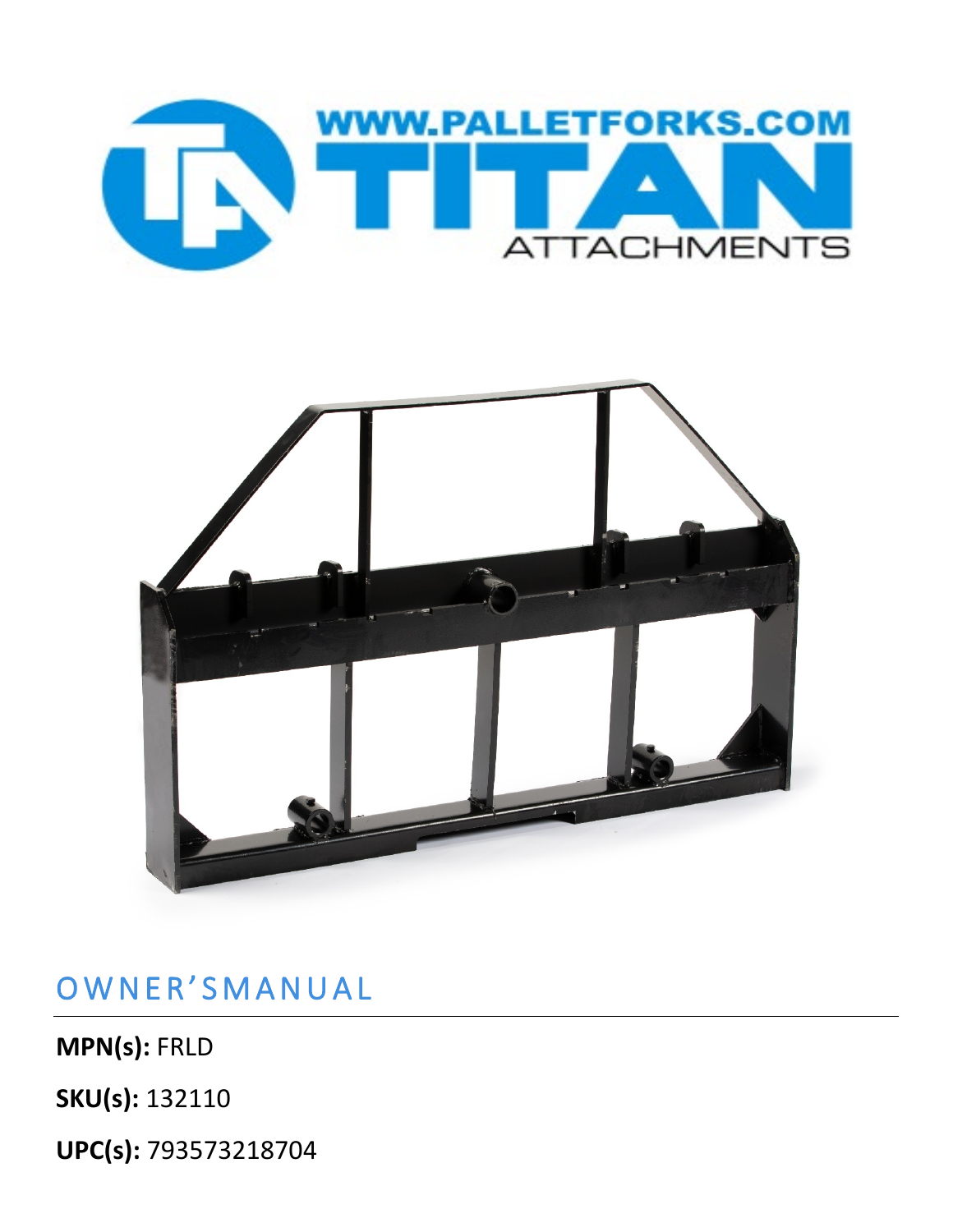| <b>ITEM</b> | <b>DESCRIPTION</b>                        | <b>QTY</b> |
|-------------|-------------------------------------------|------------|
|             | <b>48" PALLET FORK FRAME WITH SLEEVES</b> |            |

## ASSEMBLY INSTRUCTION

- No Assembly Instructions Required.